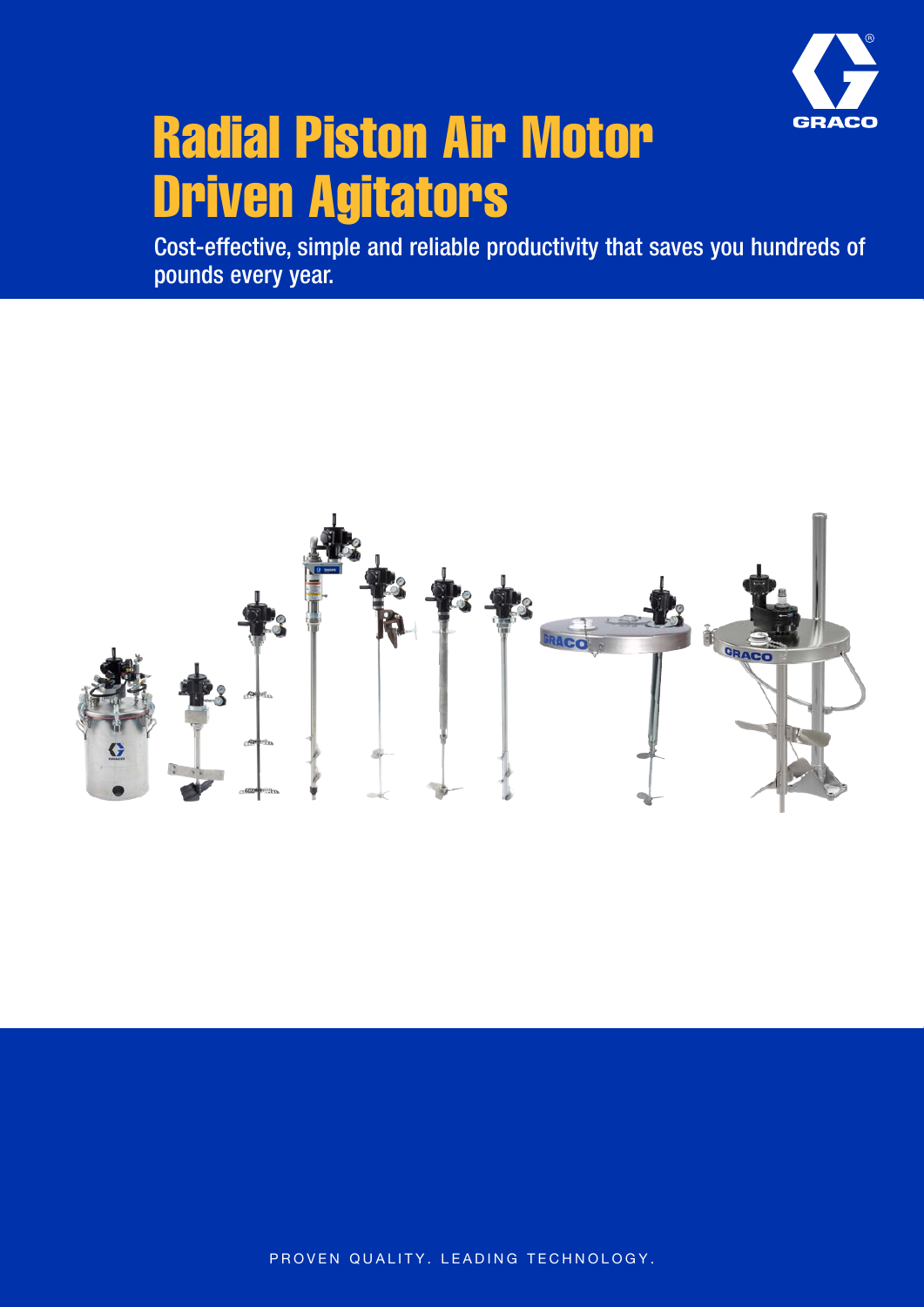### Cost-effective, simple and reliable productivity that saves you hundreds of pounds every year.

- Uses less compressed air than most rotary vane air motors
	- Tested extensively in factories, Graco's radial piston air motor uses 50 to 85 percent less compressed air than comparable rotary vane motors.\*
- Quickly installed with quiet operation
- Easy to maintain  $-$  air line lubrication not required



### Advanced control options boost efficiency



- Connect with Graco's Intelligent Paint Kitchen (IPK) to monitor and control agitator speed.
- Add DataTrak for speed monitoring and over-speed alert.



\*Limitations may apply. Actual savings depend on many variables, such as paint system configuration and environmental factors. Ask Graco or your distributor about savings specific to your operation.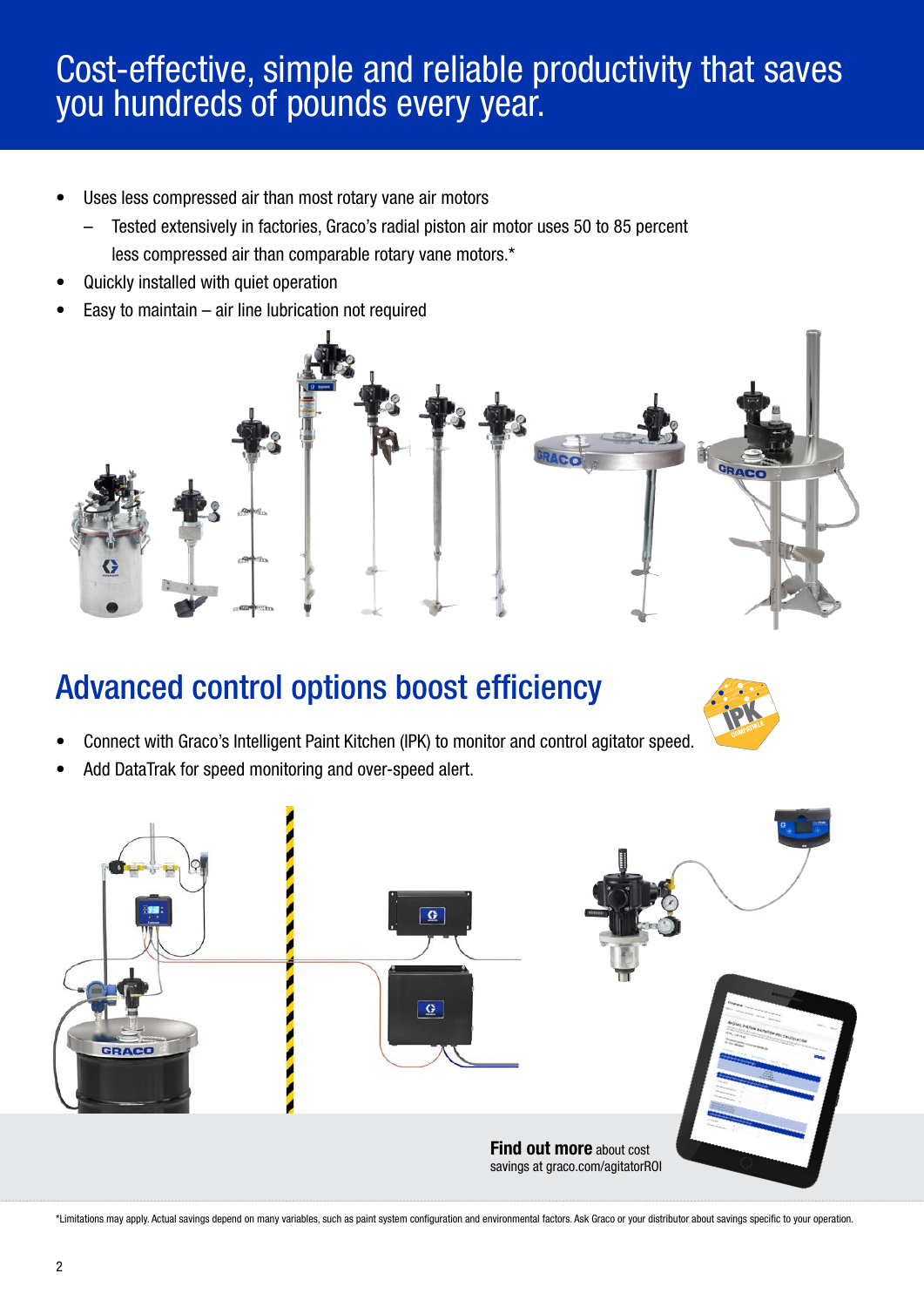# Ordering information

| Part<br>number | <b>Description</b>                                                                                      | <b>Recommended</b><br>agitator rotation | Max. recommended<br>air pressure bar (psi) | Max. recommended<br>material viscosity (cP) | <b>Manual</b> |  |
|----------------|---------------------------------------------------------------------------------------------------------|-----------------------------------------|--------------------------------------------|---------------------------------------------|---------------|--|
| 25C528         | Stainless steel direct drive, 113.5/208 litres (30/55 gallons), one<br>stainless steel 140 mm propeller | Clockwise                               | 4.8 bar (70 psi)                           | 1,000                                       |               |  |
| 25C533         | Carbon steel direct drive, 113.5/208 litres (30/55 gallons), two<br>aluminium 140 mm propellers         | Clockwise                               | 4.8 bar (70 psi)                           | 1,000                                       |               |  |
| 25M481         | Stainless steel direct drive, 113.5/208 litres (30/55 gallons), one<br>stainless steel 203 mm impeller  | Clockwise                               | 4.8 bar (70 psi)                           | 500                                         |               |  |
| 25C529         | Carbon steel direct drive, 208 litres (55 gallons), side mount, two<br>aluminium 140 mm propellers      | Clockwise                               | 4.8 bar (70 psi)                           | 1,000                                       | 3A4792        |  |
| 25C530         | Stainless steel direct drive, 208 litres (55 gallons), bung mount,<br>expanding blade                   | Counter clockwise                       | 4.8 bar (70 psi)                           | 1.000                                       |               |  |
| 25C534         | Stainless steel direct drive, helix, bung mount                                                         | Clockwise                               | 4.8 bar (70 psi)                           | 1,000                                       |               |  |
| 25C535         | Carbon steel direct drive, helix, bung mount                                                            | Clockwise                               | 4.8 bar (70 psi)                           | 1,000                                       |               |  |
| 25N881         | In-drum, $51 \text{ mm}$ (2") bung mount                                                                | Clockwise                               | 4.8 bar (70 psi)                           | 500                                         |               |  |
| 25N882         | In-drum, 51 mm (2") bung mount                                                                          | Clockwise                               | 4.8 bar (70 psi)                           | 500                                         |               |  |
| 25C539         | Agitator for a 19 L (5 gallon) pressure tank (pressure tank not<br>included)                            | Clockwise                               | 4.8 bar (70 psi)                           | 1,000                                       |               |  |
| 25C540         | Agitator for a 38 L (10 gallon) pressure tank (pressure tank not<br>included)                           | Clockwise                               | 4.8 bar (70 psi)                           | 1,000                                       |               |  |
| 25C541         | Agitator for a 57 L (15 gallon) pressure tank (pressure tank not<br>included)                           | Clockwise                               | 4.8 bar (70 psi)                           | 1,000                                       | 3A4797        |  |
| 25C536         | Agitator with pressure tank, 19 L (5 gallons)                                                           | Clockwise                               | 4.8 bar (70 psi)                           | 1,000                                       |               |  |
| 25C537         | Agitator with pressure tank, 38 L (10 gallons)                                                          | Clockwise                               | 4.8 bar (70 psi)                           | 1,000                                       |               |  |
| 25C538         | Agitator with pressure tank, 57 L (15 gallons)                                                          | Clockwise                               | 4.8 bar (70 psi)                           | 1,000                                       |               |  |
| 25C532         | Stainless steel, belt drive Twistork Helix, bung mount                                                  | Clockwise/counter<br>clockwise          | 4.8 bar (70 psi)                           | 1,000                                       | 3A4800        |  |
| 26B618         | Back-geared radial piston agitator, in-drum, heavy duty, 50 mm (2)<br>inch) bung mount                  | Clockwise                               | 4.8 bar (70 psi)                           | 3,000                                       |               |  |
| 26B619         | Back-geared radial piston agitator, in-drum, heavy duty, 38 mm (1.5)<br>inch) bung mount                | Clockwise                               | 4.8 bar (70 psi)                           | 3,000                                       |               |  |
| 26B630         | Back-geared radial piston agitator, heavy duty                                                          | Clockwise                               | 4.8 bar (70 psi)                           | 3,000                                       |               |  |
| 26B631         | Back-geared radial piston agitator, heavy duty, with siphon kit                                         | Clockwise                               | 4.8 bar (70 psi)                           | 3,000                                       | 3A4792        |  |
| 26B632         | Back-geared radial piston agitator, heavy duty, with elevator and<br>drum cover                         | Clockwise                               | 4.8 bar (70 psi)                           | 3,000                                       |               |  |
| 26B633         | Back-geared radial piston agitator, heavy duty, with elevator, drum<br>cover and siphon kit             | Clockwise                               | 4.8 bar (70 psi)                           | 3,000                                       |               |  |

## Accessories

| Part<br>number | <b>Description</b>                                                                                                                                                                                                             | Part<br>number | <b>Description</b>                                                                               | Part<br>number | <b>Description</b>                            |  |
|----------------|--------------------------------------------------------------------------------------------------------------------------------------------------------------------------------------------------------------------------------|----------------|--------------------------------------------------------------------------------------------------|----------------|-----------------------------------------------|--|
| 25C765         | Radial piston air motor kit                                                                                                                                                                                                    |                | Rotary vane to radial piston air motor                                                           | 25C373         | REED switch, air motor speed sensor kit       |  |
| 19A844         | Rotary vane to radial piston air motor<br>conversion kit, for pressure tank 19 L/5<br>gallon, 38 L/10 gallon, 57 L/15 gallon                                                                                                   | 19Y592         | conversion kit. for 19 L/5 gallon or 38<br>L/10 gallon pail agitator                             | 25M535         | Radial piston air motor repair kit            |  |
|                |                                                                                                                                                                                                                                | 25P708         | Radial piston air motor mounting adapter,                                                        | 25P720         | Radial piston air motor rebuild kit           |  |
| 26B168         | Rotary vane to radial piston air motor<br>conversion kit, for 3rd party pressure tank<br>7.5 L/2 gallon, 19 L/5 gallon, 38 L/10<br>gallon, 57 L/15 gallon<br>Radial piston air motor retrofit kit for<br>back-geared agitators |                | for 19 L/5 gallon or 38 L/10 gallon pail<br>aqitator                                             | 25P721         | Radial piston air motor rebuild kit           |  |
|                |                                                                                                                                                                                                                                | 25P709         | Radial piston air motor shaft coupler,<br>for 19 L/5 gallon or 38 L/10 gallon pail<br>  agitator | 25P860         | Radial piston air motor rebuild kit           |  |
|                |                                                                                                                                                                                                                                |                |                                                                                                  | 19Y509         | Radial piston air motor muffler kit, set of 3 |  |
| 25T862         |                                                                                                                                                                                                                                | 25P394         | Air motor speed monitoring kit, DataTrak                                                         |                |                                               |  |